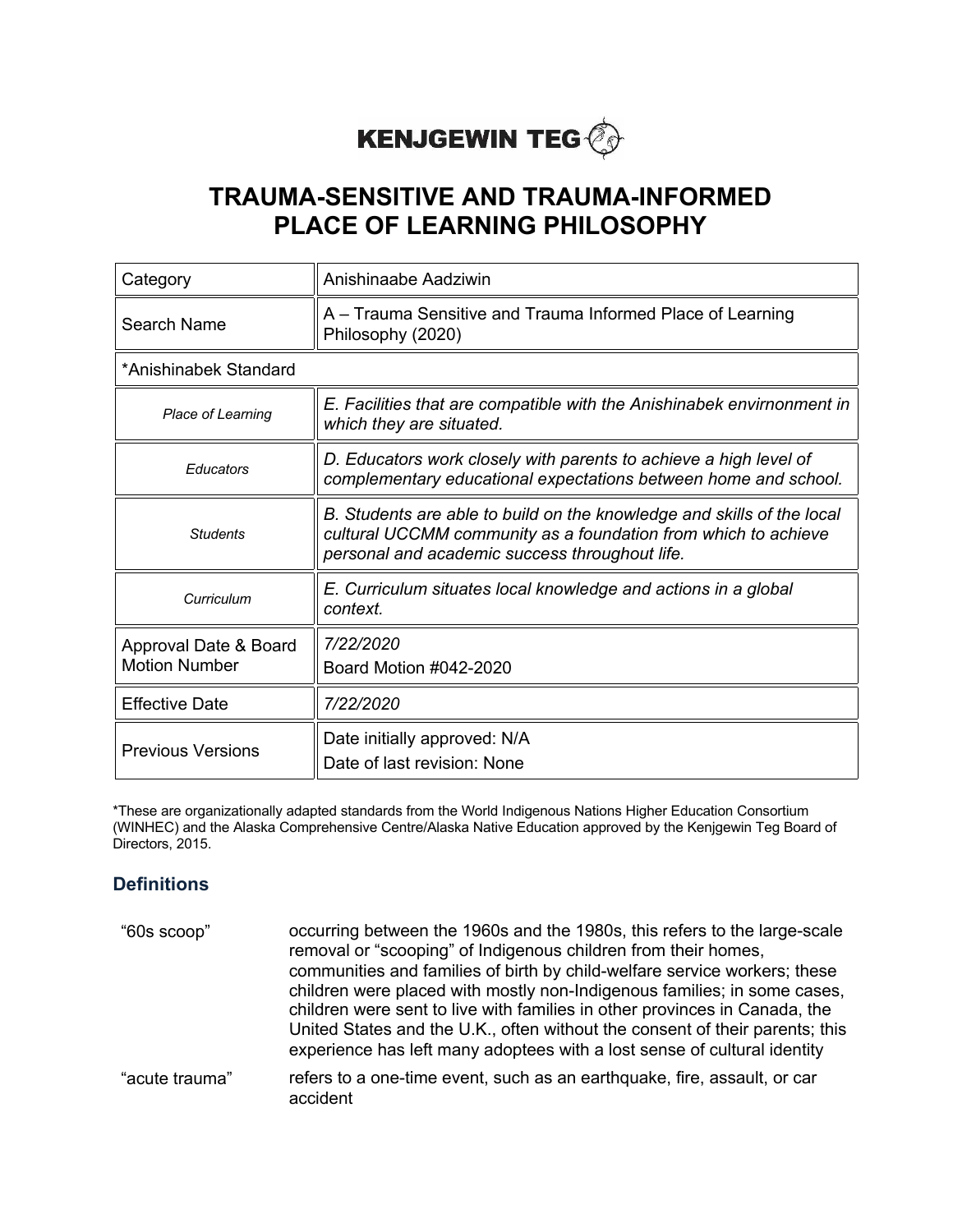

## **TRAUMA-SENSITIVE AND TRAUMA-INFORMED PLACE OF LEARNING PHILOSOPHY**

- "chronic trauma" refers to traumatic experiences that are repeated and prolonged, such as ongoing exposure to family or community violence, chronic bullying, or a long-term medical issue
- "complex trauma" refers to exposure to multiple traumatic events from an early age, often within the caregiving system or without adequate adult support, which has short and long-term effects in many areas. Examples include abuse and neglect within families, witnessing domestic violence, or experiencing other forms of violence or adversity without adequate adult support
- "deficit-based" this is a perspective that blames the victims of institutional oppression for their own victimization by referring to negative stereotypes and assumptions regarding certain groups or communities; in an Indigenous education context, it is a mode of thinking that frames and represents Indigenous learners and identity in a narrative of negativity, deficiency and failure where educational outcomes are often measured against minimum mainstream standards; it is often supported and seen in policy and language usage such as 'underachievement' and/or 'closing the gap' in comparison to another group
- "historical trauma" refers to the collective and cumulative trauma experienced by a group across generations that are still suffering the effects; this includes discrimination, violence, and oppression of particular groups
- "ekinoomaagasid" is the Mnidoo Mnising dialect/Anishinabemowin word that refers to all students or learners (Indigenous or non-Indigenous) of Kenjgewin Teg
- "ekinoomaagasijig" is the plural form of ekinoomaagasid
- "millennium scoop" refers to the seizure of First Nations, Metis and Inuit children since the year 2000; (the term was coined by John Beaucage, who wanted to distinguish this from the "sixties scoop," as the children are now being placed in foster care); provincial and federal both data show that there are double as many Indigenous children in foster care now than during the sixties scoop; Indigenous people represent approximately 2% of the total population in Canada, with 10 to 20 percent of First Nation children placed in foster care
- "race-based trauma" refers to experiences of racially driven discrimination, harassment, and systemic oppression; these are traumatic events that occur as a result of witnessing or directly experiencing racism, discrimination, or structural prejudice (also known as institutional racism), and can have a profound impact on the mental health of individuals exposed to these events
- "trauma" refers to the emotional, psychological, and physiological response from heightened stress that accompanies experiences of threat, violence, and life-challenging events; traumatic events range from one-time incidences to experiences that are chronic and intergenerational
- "trauma-informed" for the purposes of this philosophy, this refers to the delivery of wholistic behavioral health services in a way that includes understanding of trauma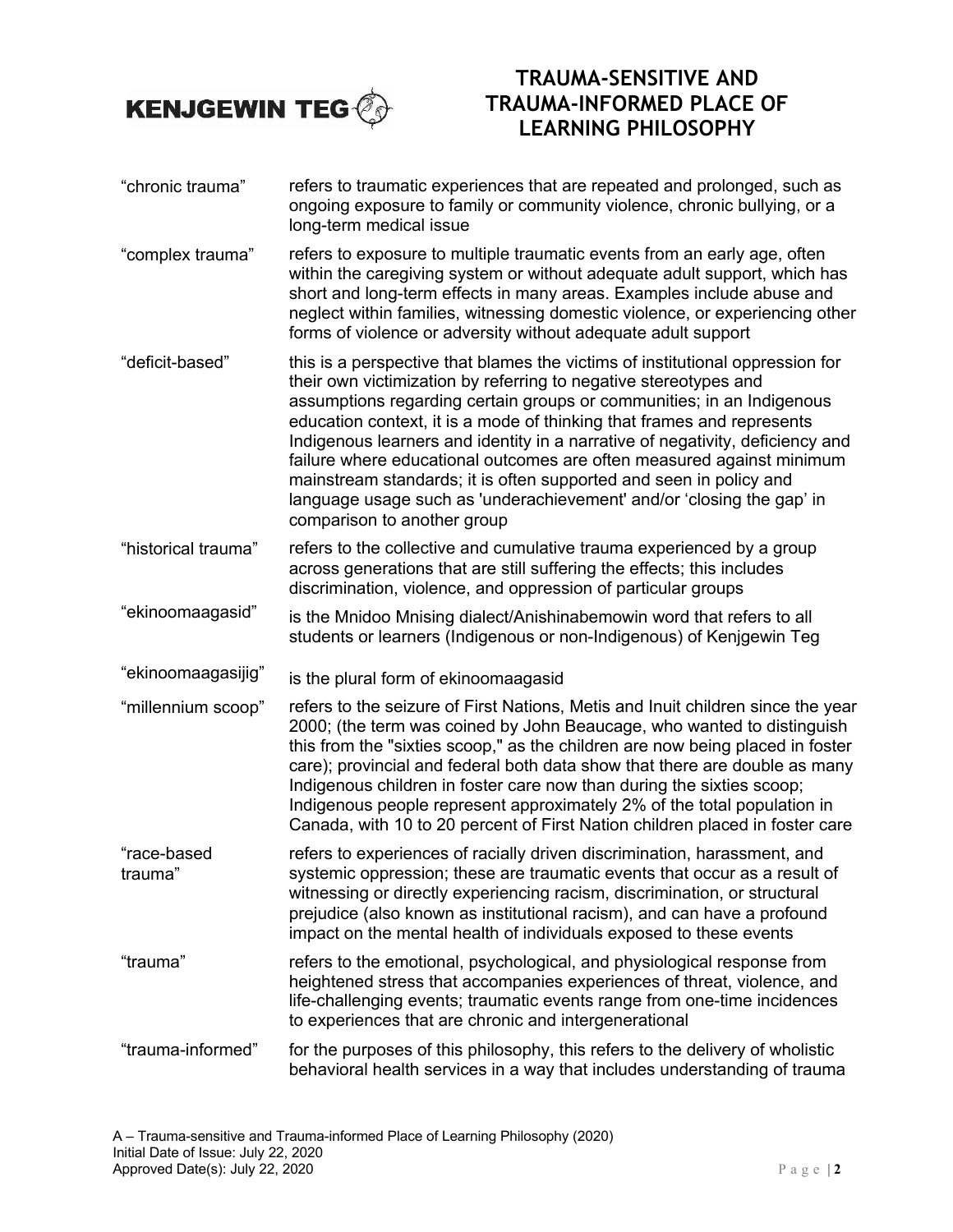

## **TRAUMA-SENSITIVE AND TRAUMA-INFORMED PLACE OF LEARNING PHILOSOPHY**

and an awareness of the impact it can have across settings, services and learners within Kenjgewin Teg's learning environment

"trauma-sensitive place of learning" for purposes of this philosophy, this refers to a safe and respectful learning environment that enables learners to build caring relationships with adults and peers, self-regulate their emotions and behaviors, and succeed academically while supporting *mino-bmaadziwin (living a good life)*

*Definitions above have been adapted from in-service professional development training on this topic with Anishinabek facilitator Dr. P. Toulouse, Jan 31, 2020. Definitions have also been adapted from the Ontario Federation of Indian Friendship Centres report, "Trauma Informed Schools", 2016*

#### **Background**

- A. The impact of historic and intergenerational trauma upon Indigenous people is documented in academic literature and as lived experience. Its continued role in creating social, political, and economic disparities is experienced by Indigenous youth, families, and communities across Turtle Island. Anishinabek people living on Mnidoo Mnising continue to also experience the traumatic legacies of colonization and assimilation from these events, which have included disease and epidemics, food insecurity, residential schools, the "60s Scoop", and "Millennium Scoop".
- B. Indigenous service providers, and as evidenced by researchers, are increasingly aware of the significant role that trauma plays in the formation of individual and collective identities. These disparities may and/or often result in negative learner outcomes including greater exposure to violence, weak school performance, and disengagement from school. The result is often a 'deficit-based' education approach in a school, instead of an approach of institutional-wide strength-based solutions to support learners who are experiencing trauma; this approach can exist either consciously or unconsciously as a result of a history of institutional policies and practices.

#### **Application**

C. This philosophy applies to all Kenjgewin Teg's spaces that may be owned, leased or rented where learners are participating in learning.

#### **Philosophy Objective**

- D. This philosophy objective is to strengthen Kenjgewin Teg's place of learning by acknowledging and expanding employee knowledge on a continuous basis, and to adopt trauma- informed place of learning practices that is considerate of various forms of trauma; these various forms of trauma may include: acute trauma, historical trauma, complex trauma, chronic trauma and race-based trauma.
- E. Kenjgewin Teg will become a trauma-sensitive and trauma-informed place of learning from an Anishinabek perspective that seeks to change the outlook in its learning environment from one that may ask 'what is wrong with you' to one that instead considers 'what has happened to you', within a culturally safe and respectful environment.